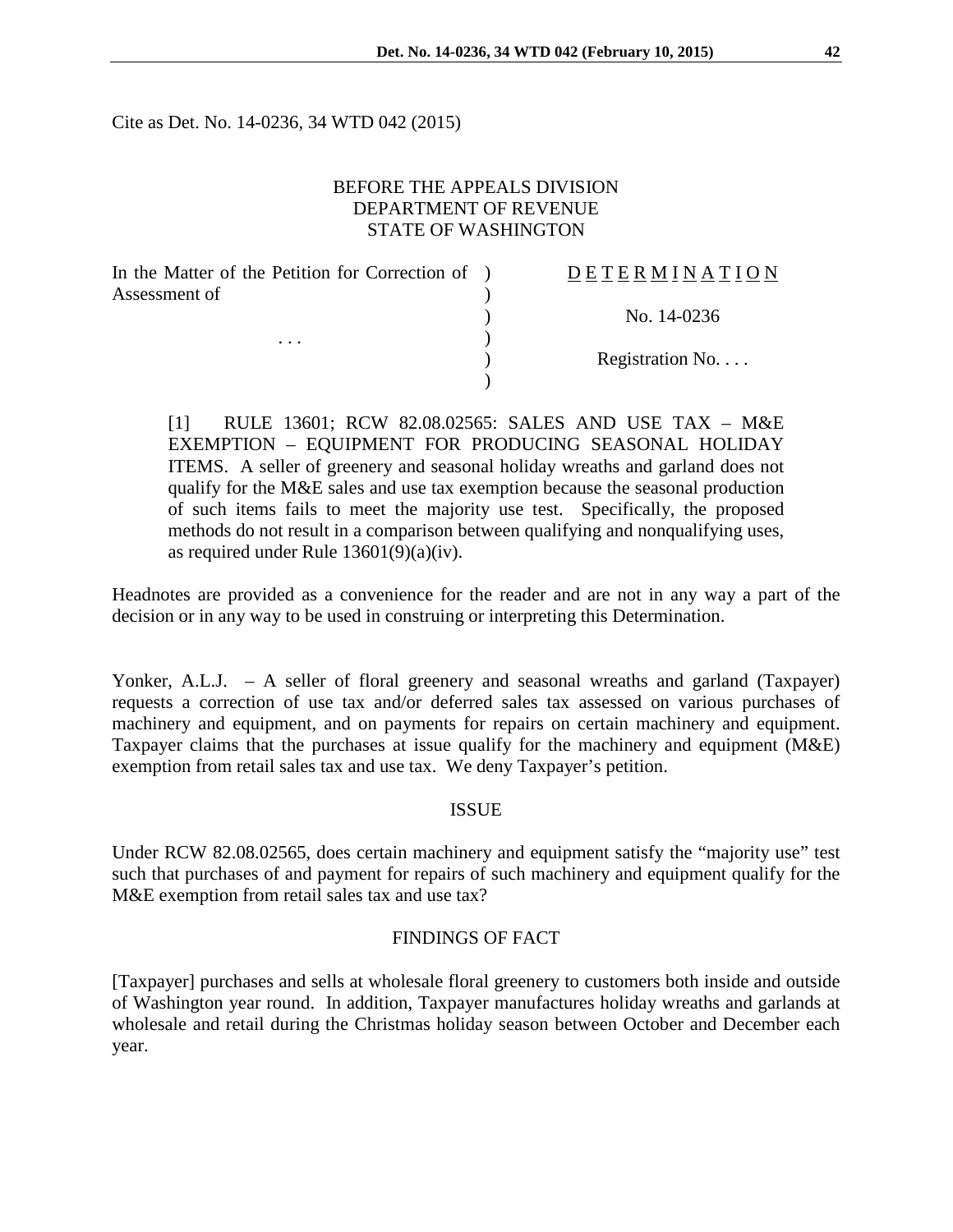In 2013, the Department's Audit Division conducted a review of Taxpayer's books and records for the period of January 1, 2009, through December 31, 2012 (audit period). During that review, the Audit Division found that Taxpayer should have paid retail sales tax on certain repairs it made to certain machinery and equipment during the audit period. The machinery and equipment at issue consisted of a cooler, a pallet jack, a forklift, and a truck. The repairs consisted of a replacement fan for the cooler, other repairs to the cooler, repairs to pallet jacks, repairs to a forklift, and repairs to a truck. Taxpayer claimed that the machinery and equipment at issue all qualified for the M&E tax exemption, and, therefore, the repairs for such equipment also qualified for the M&E exemption. The Audit Division found that the machinery and equipment at issue did not qualify because it was not used the majority of the time for a qualifying manufacturing operation.

Based on a number of methods, the Audit Division found that the machinery and equipment at issue did not qualify for the M&E exemption because it was not used the majority of the time for a qualifying manufacturing operation. Specifically, the Audit Division found that the machinery and equipment at issue were only used for the qualifying wreath and garland manufacturing operation for approximately three months out of the year, or 25 percent of the time during the audit period. Second, the Audit Division found that the value of the sales of products from the qualifying manufacturing operation only accounted for no more than 16 percent of the value of all Taxpayer's annual sales during the audit period. Finally, the Audit division found that the volume of products produced from the qualifying manufacturing operation accounted for no more than 34 percent of the total volume of products sold annually during the audit period.<sup>[1](#page-1-0)</sup>

On October 10, 2013, based on the Audit Division's findings, the Department issued a tax assessment for  $\$\dots$ , which included  $\$\dots$  in use tax and/or deferred sales tax, and  $\$\dots$  in interest. Taxpayer timely appealed the full amount of the tax assessment. On appeal, Taxpayer conceded that the machinery and equipment did not satisfy the majority use test under any of the methods employed by the Audit Division, but argued that the Audit Division should have used either profitability or wages as measures to determine the majority use of the machinery and equipment. $^{2}$  $^{2}$  $^{2}$ 

# ANALYSIS

RCW 82.08.02565 provides a retail sales tax exemption for sales to a manufacturer or processor for hire of machinery and equipment used directly in a manufacturing operation. RCW 82.12.02565 provides the corresponding use tax exemption. Both exemptions are referred to collectively herein as the "M&E exemption." The M&E exemption has five elements that must be satisfied in order for a taxpayer to qualify:

1. There must be a sale;

 $\overline{a}$ 

<span id="page-1-0"></span><sup>&</sup>lt;sup>1</sup> Originally, the Audit Division found that the volume of products from the qualifying manufacturing operation accounted for no more than 21 percent, but Taxpayer later provided evidence that some of the products it sold consisted of multiple manufactured products. Based on that additional evidence, the Audit Division recalculated the volume percentage at no more than 34 percent.

<span id="page-1-1"></span><sup>&</sup>lt;sup>2</sup> In its petition, Taxpayer also disputed the Audit Division's finding regarding the "volume" method, however, in subsequent communications, Taxpayer limited its argument only the "profitability" and "wages" measures; we limit our determination accordingly.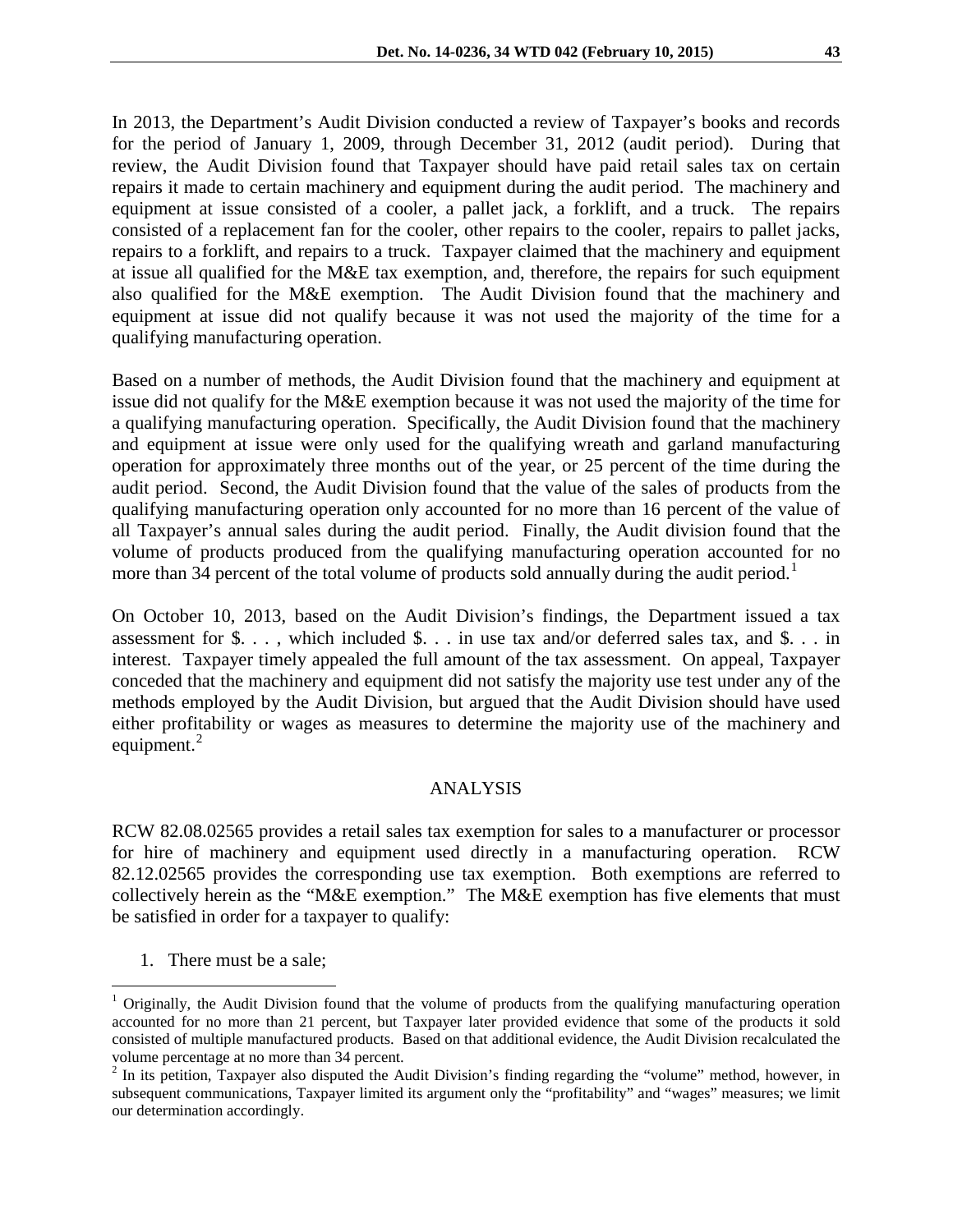- 2. The purchaser must be a "manufacturer"<sup>[3](#page-2-0)</sup> or "processor for hire";
- 3. The item purchased must be either "machinery" or "equipment"[4](#page-2-1) , or repair services for such machinery and equipment;
- 4. That machinery or equipment must be "used directly"
- 5. In a "manufacturing operation."

 $\overline{a}$ 

RCW 82.08.02565(1)(a); Det. No. 03-0325, 24 WTD 351 (2005). Here, the fifth element – whether the machinery and equipment at issue was used directly in a "manufacturing operation" – is the only element at issue. The Audit Division found, and Taxpayer concedes, that only a portion of Taxpayer's use of the machinery and equipment was directly in a manufacturing operation. Specifically, Taxpayer does not maintain a "manufacturing operation" throughout the year. Instead, Taxpayer is only engaged in the qualifying wreath and garland manufacturing operation between October and December each year. For the remainder of each calendar year, Taxpayer is engaged in selling floral greenery, and Taxpayer concedes that the use of the machinery and equipment at issue for making such floral greenery sales is not a qualifying use in a "manufacturing operation," and, therefore, not a qualifying use for the M&E exemption.

However, WAC 458-20-13601 (Rule 13601) provides the following for situations in which machinery and equipment is partially used for some nonqualifying use:

Machinery and equipment both used directly in a qualifying operation and used in a nonqualifying manner is eligible for the exemption only if the qualifying use satisfies the majority use requirement. . . . To determine whether the majority use requirement has been satisfied, the person claiming the exemption must retain records documenting the measurement used to substantiate a claim or exemption or, if time, value, or volume is not the basis for measurement, be able to establish by demonstrating through practice or routine that the requirement is satisfied. Majority use is measured by looking at the use of an item during a calendar year . . . .

Rule 13601(9)(a). Thus, even though a portion of Taxpayer's use does not qualify, it may still nevertheless qualify for the M&E exemption if at least the majority – or [greater than] fifty percent – of Taxpayer's use of the machinery and equipment at issue is . . . in a qualifying manufacturing operation. *[Id.]* Taxpayer argues that its use of such machinery and equipment for its production of wreaths and garlands during the Christmas holiday season is a qualifying use, and satisfies the majority use requirement.

Rule 13601(9)(a) provides the following methods for determining the majority use of a particular item of machinery and equipment:

<span id="page-2-0"></span> $3$  RCW 82.08.02565(2)(d) states that a manufacturer "means a person that qualifies as a manufacturer under RCW 82.04.110." RCW 82.04.110, in turn, states that a manufacturer "means every person who . . . manufactures for sale or for commercial or industrial use from his or her own materials or ingredients any articles, substances, or commodities." On appeal, Taxpayer made statements suggesting that the Audit Division found that Taxpayer did not qualify as a "manufacturer." However, the Audit Division's response makes clear that it agrees that Taxpayer falls under the definition of a "manufacturer," and we agree.

<span id="page-2-1"></span><sup>4</sup> RCW 82.08.02565(2)(a) states that machinery and equipment "means industrial fixtures, devices, and support facilities, and tangible personal property that becomes an ingredient or component thereof, including repair parts and replacement parts."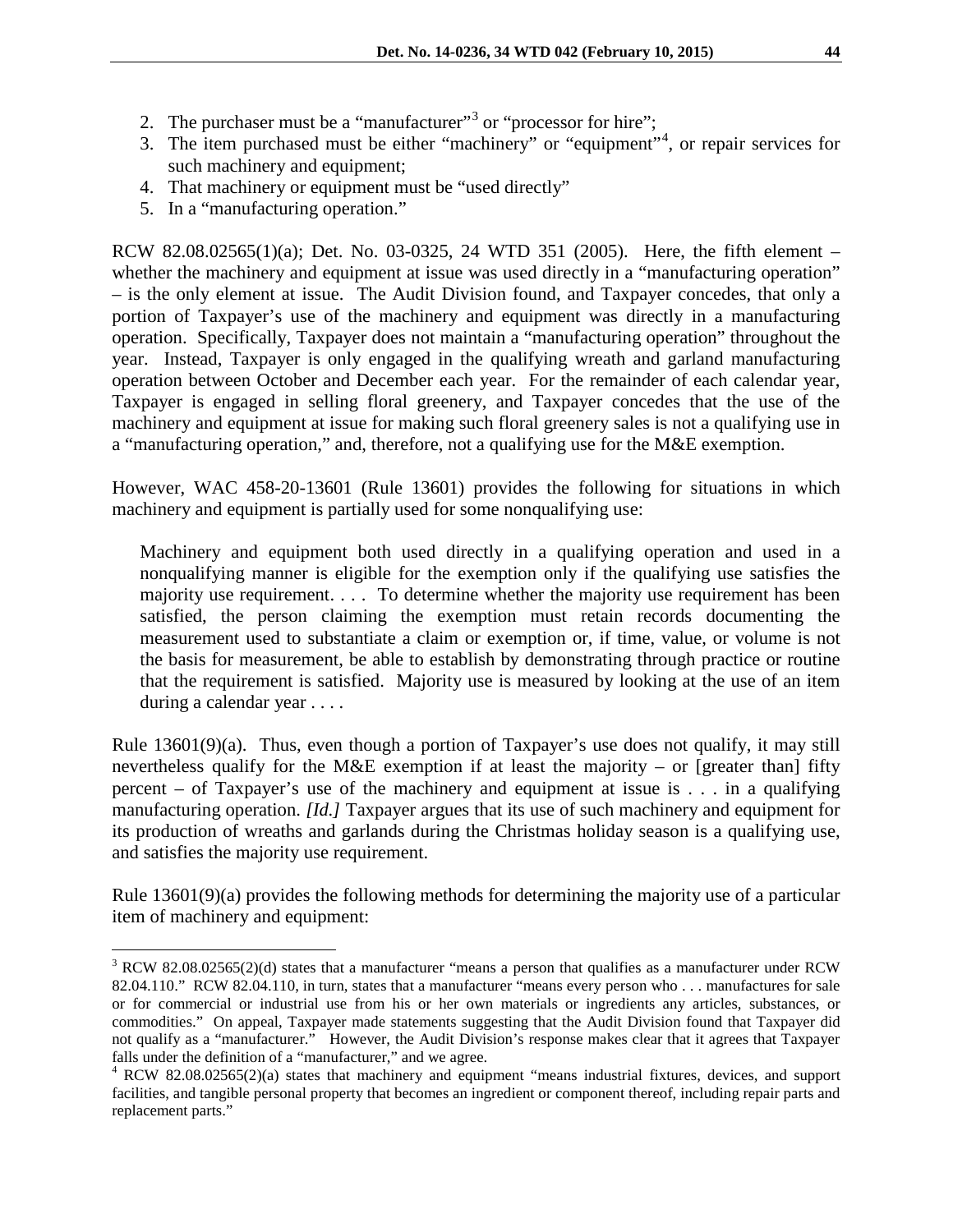- (i) Time. Time is measured using hours, days, or other unit of time, with qualifying use of the M&E the numerator, and total time used the denominator. Suitable records for time measurement include employee time sheets or equipment time use logs.
- (ii) Value. Value means the value to the person, measured by revenue if the qualifying and nonqualifying uses both produce revenue. Value is measured using gross revenue, with revenue from qualifying use of the M&E the numerator, and total revenue from use of the M&E the denominator. If there is no revenue associated with the use of the M&E, such as in-house accounting use of a computer system, the value basis may not be used. Suitable records for value measurement include taxpayer sales journals, ledgers, account books, invoices, and other summary records.
- (iii) Volume. Volume is measured using amount of product, with volume from qualifying use of the M&E the numerator and total volume from use of the M&E the denominator. Suitable records for volume measurement include production numbers, tonnage, and dimensions.
- (iv) Other comparable measurement for comparison. The department may agree to allow a taxpayer to use another measure for comparison, provided that the method results in a comparison between qualifying and nonqualifying uses. For example, if work patterns or routines demonstrate typical behavior, the taxpayer can satisfy the majority use test using work site surveys as proof.

The Audit Division concluded, and Taxpayer concedes on appeal, that Taxpayer does not satisfy the majority use test under any of first three methods. Instead, Taxpayer argues on appeal that it satisfies the majority use requirement under the fourth method, "Other comparable measurement for comparison."

Preliminarily, we note that this fourth method under Rule  $13601(9)(a)(iv)$  is discretionary because of its use of the verb "may" as opposed to "shall" or "will." *See State v. Little*, 116 Wn.App. 346, 349-50, 66 P.3d 1099 (2003). As such, we conclude that the Department is not required to agree to allow an alternative method of determining majority use. Instead, Rule 13601(9)(a)(iv) provides for a mechanism through which the Department may form a different method particular to a taxpayer's circumstances, but only so long "that the method results in a comparison between qualifying and nonqualifying uses." Taxpayer proposed two alternative methods for comparison by the Audit Division. First, Taxpayer argued that profitability during different seasons of the year could also be used as a method. Second, Taxpayer argued that wages paid to its employees could be used as a method. The Audit Division declined to allow either of these methods. Taxpayer maintains on appeal that either of these methods satisfies the majority use requirement of Rule 13601(9)(a).

#### A. Seasonal Profitability Comparison

Taxpayer argued on appeal that the Audit Division should compare Taxpayer's profitability between January and September of each calendar year with Taxpayer's profitability between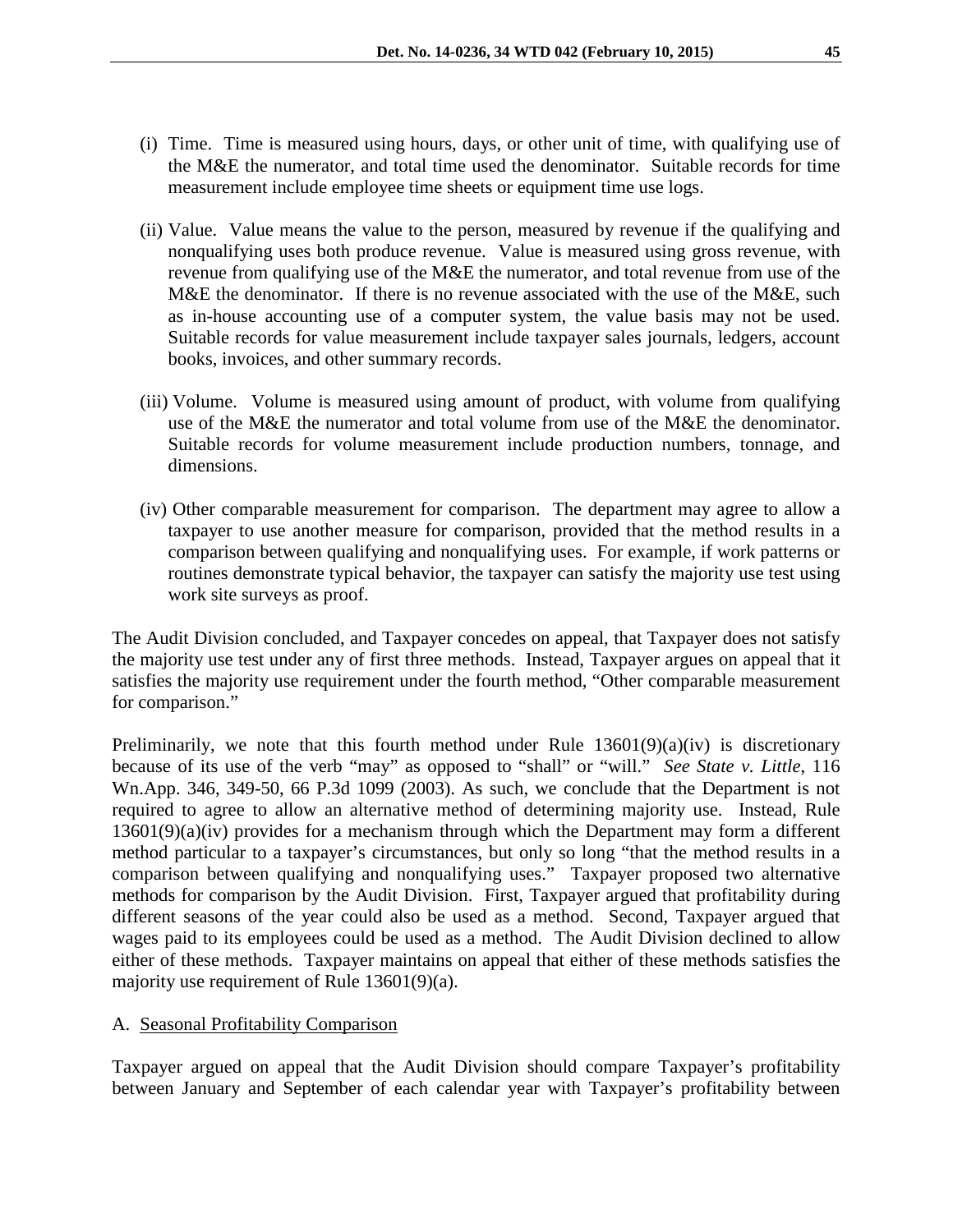October and December, and that such a comparison satisfies the majority use test.<sup>[5](#page-4-0)</sup> In essence, Taxpayer's argument is that the profitability of the seasonal wreath and garland production compared with the less profitable floral greenery sales activity the remainder of the year proves that the machinery and equipment at issue was used more in the qualifying wreath and garland manufacturing operation. We disagree that such a comparison satisfies the majority use test.

Rule 13601 states that the Department may agree to allow for a different method for determining majority use "provided that the method results in a **comparison between qualifying and nonqualifying uses.**" Rule 13601(9)(a)(iv) (emphasis added). We conclude that a comparison of the profitability of the seasonal operation and the regular operation does not satisfy the requirements of Rule  $13601(9)(a)(iv)$ . A comparison of profitability is not instructive on whether the majority of the "use" of the machinery and equipment was in the qualifying wreath and garland manufacturing operation as opposed to the nonqualifying floral greenery selling operation. In other words, even if the floral greenery operation is not profitable, Taxpayer still may have "used" the machinery and equipment more for that operation over the course of a calendar year than for the wreath and garland manufacturing operation. Thus, we conclude that profitability simply has no relation to quantifying the actual "use" of the machinery and equipment.<sup>[6](#page-4-1)</sup>

### B. Wages Paid to Employees Comparison

 $\overline{a}$ 

Taxpayer also argued on appeal that the Audit Division should compare the wages paid to its production employees between October and December each year with total annual wages paid to its production employees, and that such a comparison satisfies the majority use test.<sup>[7](#page-4-2)</sup> Apparently, Taxpayer's argument is that because it paid more than half of its total yearly production staff wages between October and December of each calendar year, the majority of the use of the machinery and equipment in questions occurred in the qualifying wreath and garland manufacturing operation. We conclude, however, that Taxpayer has failed to prove that such a comparison satisfies Rule 13601(9)(a)(iv).

As previously discussed, under Rule 13601(9)(a)(iv), requires as a threshold matter, that any other method allowed by the Department must "result in a comparison between qualifying and nonqualifying uses" of the machinery and equipment at issue. Taxpayer did not present objective evidence of how wages it paid were linked to the use of the machinery and equipment. We conclude that, based on the record before us, Taxpayer's proposed method of using wages does not result in a meaningful comparison of qualifying and nonqualifying use of the machinery

<span id="page-4-0"></span> $5$  Taxpayer stated on appeal that, for 2011, it incurred a loss of \$. . . from January to September, and then a gain of \$. . . from October to December. Similarly, for 2012, Taxpayer incurred a loss of \$. . . from January to September, and

<span id="page-4-1"></span> $6$  We also note that the value method specifically states that "gross income" is the measure to be used for that method. This implies that profitability is not an appropriate measure to consider.<br><sup>7</sup> Taxpayer provided a summary of its wages paid during the audit period. The summary indicated the following:

<span id="page-4-2"></span>for 2009, Taxpayer paid 50.51 % of its total yearly production staff wages between October and December; for 2010, Taxpayer paid 57.9 % of its total yearly production staff wages between October and December; for 2011, Taxpayer paid 59.02% of its total yearly production staff wages between October and December; and for 2012, Taxpayer paid 64.68% of its total yearly production staff wages between October and December.